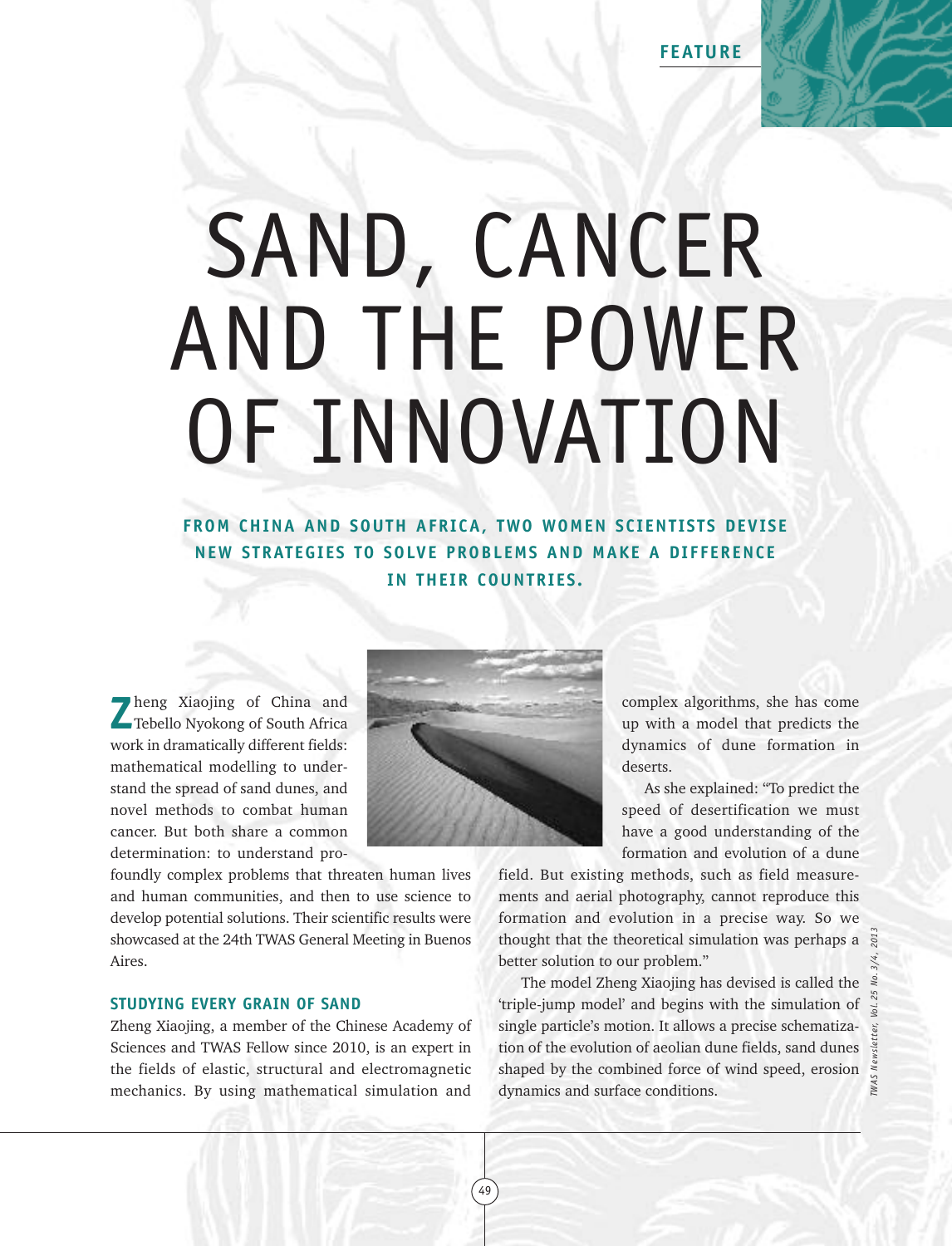"Desert-spread has dramatically increased in recent years, taking almost one-third of Earth's land surface", she noted during the lecture she offered at the TWAS General Meeting in Buenos Aires. "Even worse, the speed of desert spread is also increasing. Ten years ago deserts were moving three to four meters per year. Now they run as fast as eight to 10 metres per year, or more."

This trend is common to all the largest desert areas in the world, from Australia to South America, from Africa to North America and Asia. China, in particular, is massively affected; desert areas cover now almost one-third of the Chinese territory, with sand dunes invading villages, pastures and meadows resulting in severe degradation.

The model set up by Zheng Xiaojing takes into account several elements that may influence dunes' formation, such as the grain's diameter, the thickness of sand sources and the season, because the strength and direction of wind change massively during the year.

"To evaluate our model and confirm that the growth of dunes also depends on the thickness of the initial layer, we ran simulations across one century data and came to a formula that can be applied to predict the growth rate", explained the scientist.

Using this formula, it is possible to predict that dunes move in response to the forces of wind at various speeds inversely proportional to their heights. For example, a two-metre dune under the influence of spring winds will, in principle, be able to cover 28 metres in as little as six months.

Sand-prevention methods such as fences used to block sand flows, and straw checkerboard barriers used to prevent the shift and flow of sand particles are currently employed. However, if correctly applied, the 'triple-jump model' could help people save money.

"Knowing the pattern of dune formation," Zheng said, "we may optimize the size and placement of checkerboard barriers. Instead of laying them following a continuous pattern, people should lay them as belts, optimizing the distance between stripes. Both layers have the same effect but the second coverage pattern is less expensive."

## **LIGHT THAT KILLS AND HEALS**

It's hard to imagine using light to kill cancer cells. But this is just what happens in lab experiments performed on cells, in Tebello Nyokong's laboratory. Nyokong, a

> South African professor known for her ground-breaking work in harnessing light for cancer therapy, is currently engaged in finding new drugs that can recognize cancer cells and ultimately destroy them. And her strategy makes use of light.

> According to recent figures, one in six South African men and one in seven South African women will get cancer during their lives. And the statistics are even worse in other countries, where one in three people could potentially develop this disease. Despite all cancers being common in the population, some cancers seem to affect espe-

*TWAS Fellow Zheng Xiaojing of the Chinese Academy of Sciences discusses her research on sand dune dynamics. (Photo: Roque Silles)*

*Desert-spread has dramatically increased in recent years.*

50

 $201$